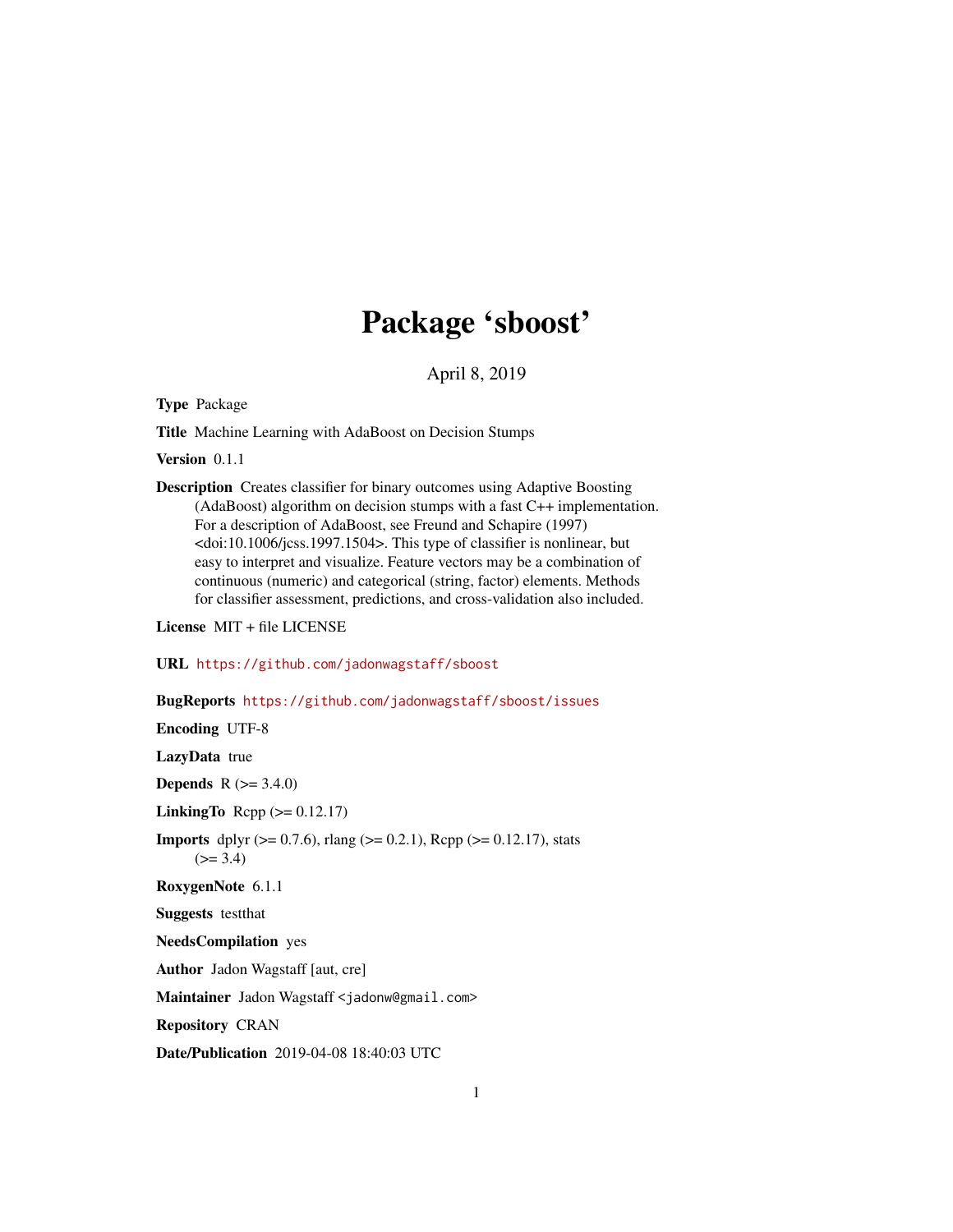### <span id="page-1-0"></span>R topics documented:

| Index |  |
|-------|--|

<span id="page-1-1"></span>

assess *sboost Assessment Function*

#### Description

Assesses how well an sboost classifier classifies the data.

#### Usage

assess(object, features, outcomes, include\_scores = FALSE)

#### Arguments

| object   | <i>sboost classifier</i> S3 object output from sboost.        |
|----------|---------------------------------------------------------------|
| features | feature set data.frame.                                       |
| outcomes | outcomes corresponding to the features.                       |
|          | include_scores if true feature_scores are included in output. |

#### Value

An *sboost\_assessment* S3 object containing:

*performance* Last row of cumulative statistics (i.e. when all stumps are included in assessment).

*cumulative\_statistics stump* - the index of the last decision stump added to the assessment.

*true\_positive* - number of true positive predictions.

*false\_negative* - number of false negative predictions.

*true\_negative* - number of true negative predictions.

*false\_positive* - number of false positive predictions.

*prevalence* - true positive / total.

*accuracy* - correct predictions / total.

*sensitivity* - correct predicted positive / true positive.

*specificity* - correct predicted negative / true negative.

*ppv* - correct predicted positive / predicted positive.

*npv* - correct predicted negative / predicted negative.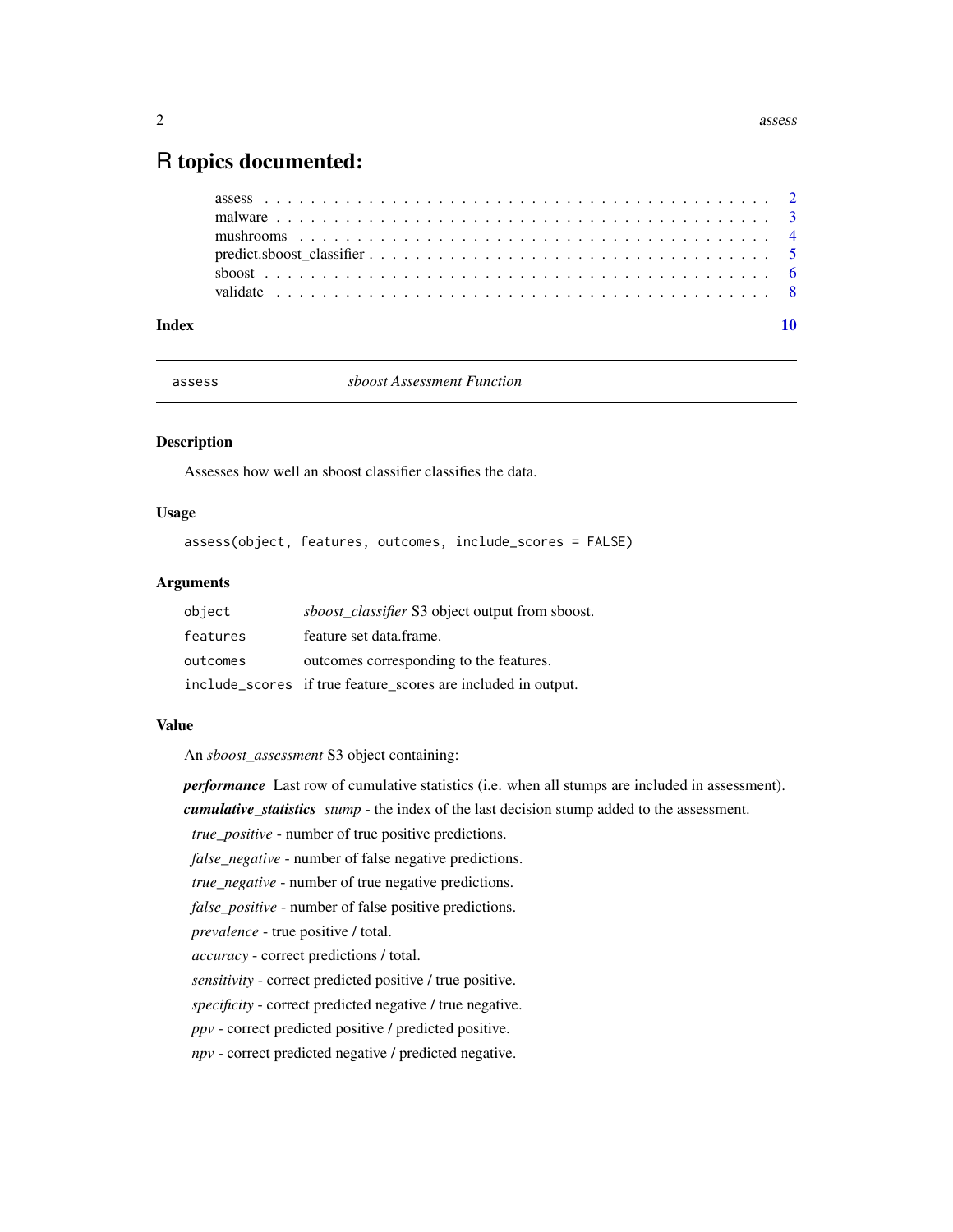#### <span id="page-2-0"></span>malware 3

*f1* - harmonic mean of sensitivity and ppv.

*feature\_scores* If include\_scores is TRUE, for each feature in the classifier lists scores for each row in the feature set.

*classifier* sboost *sboost\_classifier* object used for assessment.

*outcomes* Shows which outcome was considered as positive and which negative.

*call* Shows the parameters that were used for assessment.

#### See Also

[sboost](#page-5-1) documentation.

#### Examples

```
# malware
malware_classifier <- sboost(malware[-1], malware[1], iterations = 5, positive = 1)
assess(malware_classifier, malware[-1], malware[1])
```
# mushrooms

mushroom\_classifier <- sboost(mushrooms[-1], mushrooms[1], iterations = 5, positive = "p") assess(mushroom\_classifier, mushrooms[-1], mushrooms[1])

malware *Malware System Calls*

#### **Description**

System call data for apps identified as malware and not malware.

#### Usage

malware

#### Format

A data frame with 7597 rows and 361 variables: *outcomes* 1 if malware, 0 if not. *X1... X360* system calls.

#### Details

Experimental data generated in this research paper:

M. Dimjašević, S. Atzeni, I. Ugrina, and Z. Rakamarić, "Evaluation of Android Malware Detection Based on System Calls," in Proceedings of the International Workshop on Security and Privacy Analytics (IWSPA), 2016.

Data used for kaggle competition: <https://www.kaggle.com/c/ml-fall2016-android-malware>

#### Source

<https://zenodo.org/record/154737#.WtoA1IjwaUl>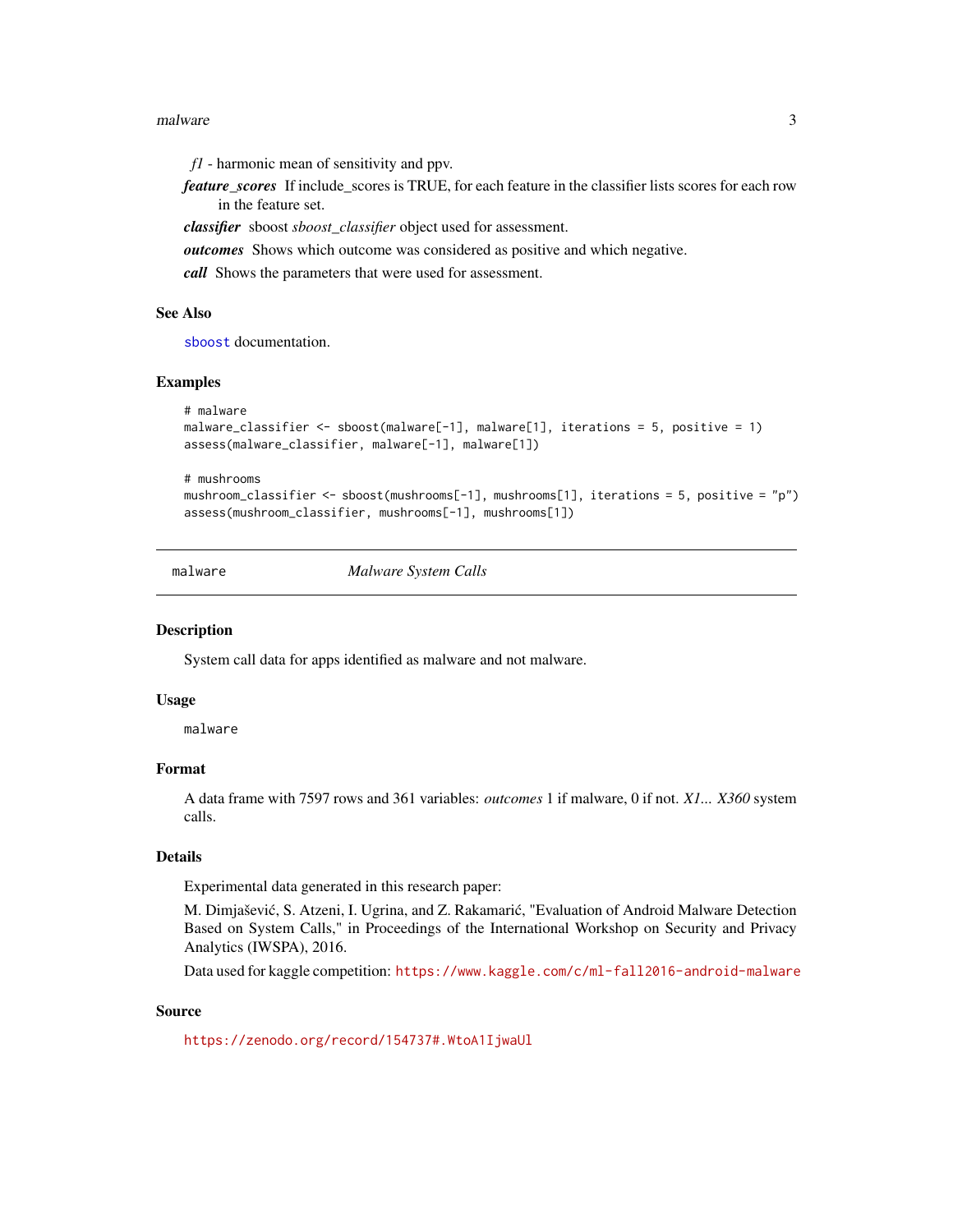<span id="page-3-0"></span>

#### **Description**

A classic machine learning data set describing hypothetical samples from the Agaricus and Lepiota family.

#### Usage

mushrooms

#### Format

A data frame with 7597 rows and 361 variables:

outcomes p=poisonous, e=edible

cap shape bell=b, conical=c, convex=x, flat=f, knobbed=k, sunken=s

cap\_surface fibrous=f, grooves=g, scaly=y, smooth=s

cap\_color brown=n, buff=b, cinnamon=c, gray=g, green=r, pink=p, purple=u, red=e, white=w, yellow=y

bruises bruises=t, no=f

- odor almond=a, anise=l, creosote=c, fishy=y, foul=f, musty=m, none=n, pungent=p, spicy=s
- gill\_attachment attached=a, descending=d, free=f, notched=n
- gill\_spacing close=c, crowded=w, distant=d
- gill\_size broad=b, narrow=n
- gill\_color black=k, brown=n, buff=b, chocolate=h, gray=g, green=r, orange=o, pink=p, purple=u, red=e, white=w, yellow=y
- stalk\_shape enlarging=e, tapering=t
- stalk\_root bulbous=b, club=c, cup=u, equal=e, rhizomorphs=z, rooted=r, missing=?

stalk\_surface\_above\_ring fibrous=f, scaly=y, silky=k, smooth=s

stalk\_surface\_below\_ring fibrous=f, scaly=y, silky=k, smooth=s

- stalk\_color\_above\_ring brown=n, buff=b, cinnamon=c, gray=g, orange=o, pink=p, red=e, white=w, yellow=y
- stalk\_color\_below\_ring brown=n, buff=b, cinnamon=c, gray=g, orange=o, pink=p, red=e, white=w, yellow=y
- veil\_type partial=p, universal=u
- veil\_color brown=n, orange=o, white=w, yellow=y
- ring\_number none=n, one=o, two=t
- ring\_type cobwebby=c, evanescent=e, flaring=f, large=l, none=n, pendant=p, sheathing=s, zone=z

spore\_print\_color black=k, brown=n, buff=b, chocolate=h, green=r, orange=o, purple=u, white=w, yellow=y

population abundant=a, clustered=c, numerous=n, scattered=s, several=v, solitary=y

habitat grasses=g, leaves=l, meadows=m, paths=p, urban=u, waste=w, woods=d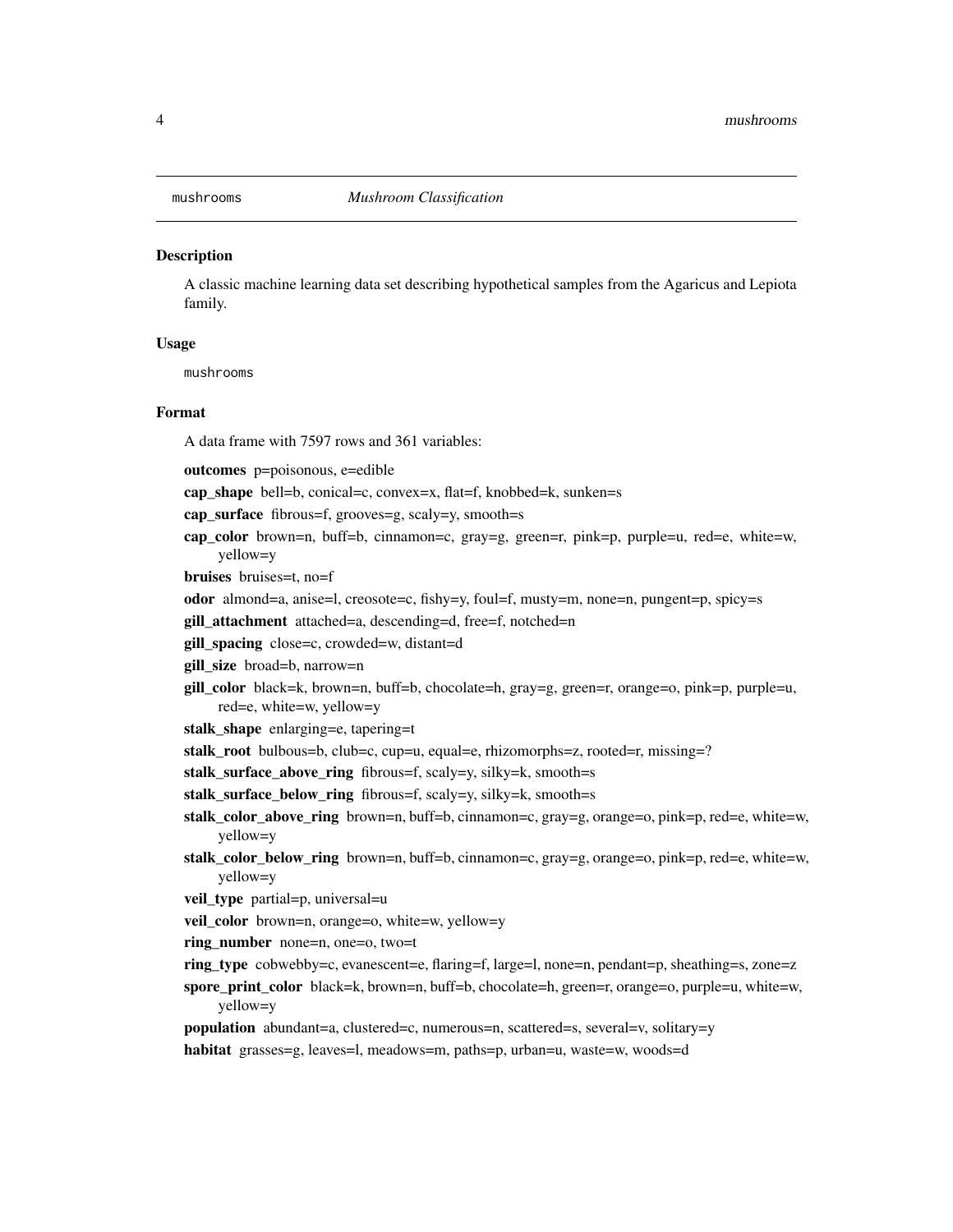#### <span id="page-4-0"></span>Details

Data gathered from:

Mushroom records drawn from The Audubon Society Field Guide to North American Mushrooms (1981). G. H. Lincoff (Pres.), New York: Alfred A. Knopf

#### Source

<https://archive.ics.uci.edu/ml/datasets/mushroom>

<span id="page-4-1"></span>predict.sboost\_classifier

*Make predictions for a feature set based on an sboost classifier.*

#### Description

Make predictions for a feature set based on an sboost classifier.

#### Usage

```
## S3 method for class 'sboost_classifier'
predict(object, features, scores = FALSE,
  ...)
```
#### Arguments

| object   | sboost_classifier S3 object output from sboost.                     |
|----------|---------------------------------------------------------------------|
| features | feature set data.frame.                                             |
| scores   | if true, raw scores generated; if false, predictions are generated. |
|          | further arguments passed to or from other methods.                  |

#### Value

Predictions in the form of a vector, or scores in the form of a vector. The index of the vector aligns the predictions or scores with the rows of the features. Scores represent the sum of all votes for the positive outcome minus the sum of all votes for the negative outcome.

#### See Also

[sboost](#page-5-1) documentation.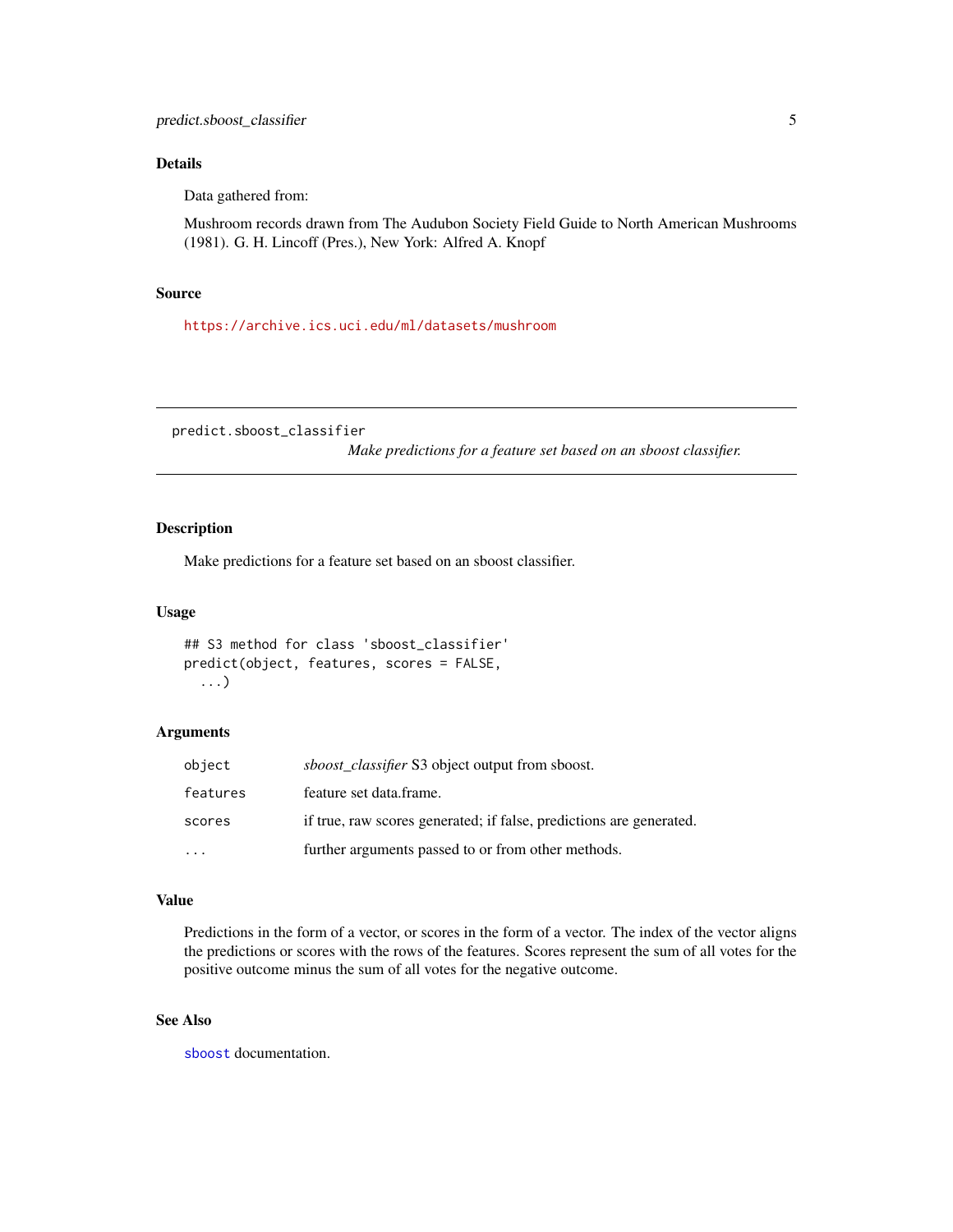#### Examples

```
# malware
malware_classifier <- sboost(malware[-1], malware[1], iterations = 5, positive = 1)
predict(malware_classifier, malware[-1], scores = TRUE)
predict(malware_classifier, malware[-1])
# mushrooms
mushroom_classifier <- sboost(mushrooms[-1], mushrooms[1], iterations = 5, positive = "p")
predict(mushroom_classifier, mushrooms[-1], scores = TRUE)
predict(mushroom_classifier, mushrooms[-1])
```
<span id="page-5-1"></span>sboost *sboost Learning Algorithm*

#### Description

A machine learning algorithm using AdaBoost on decision stumps.

#### Usage

```
sboost(features, outcomes, iterations = 1, positive = NULL,
  verbose = FALSE)
```
#### Arguments

| features   | feature set data.frame.                                                                                              |
|------------|----------------------------------------------------------------------------------------------------------------------|
| outcomes   | outcomes corresponding to the features.                                                                              |
| iterations | number of boosts.                                                                                                    |
| positive   | the positive outcome to test for; if NULL, the first outcome in alphabetical (or<br>numerical) order will be chosen. |
| verbose    | If true, progress bar will be displayed in console.                                                                  |

#### Details

Factors and characters are treated as categorical features. Missing values are supported.

See <https://jadonwagstaff.github.io/sboost.html> for a description of the algorithm.

For original paper describing AdaBoost see:

Freund, Y., Schapire, R.E.: A decision-theoretic generalization of on-line learning and an application to boosting. Journal of Computer and System Sciences 55(1), 119-139 (1997)

<span id="page-5-0"></span>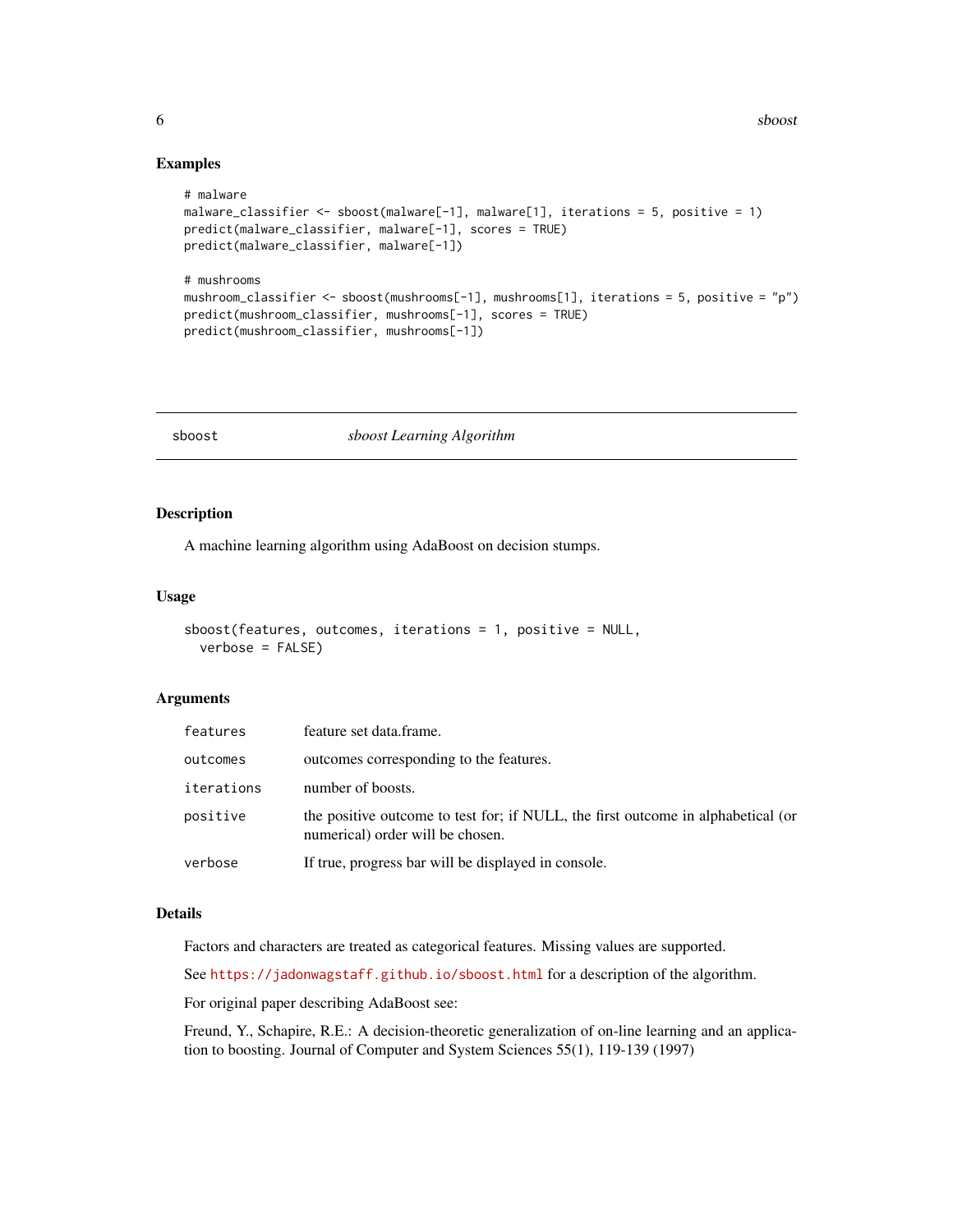#### <span id="page-6-0"></span>sboost 2008 and 2008 and 2008 and 2008 and 2008 and 2008 and 2008 and 2008 and 2008 and 2008 and 2008 and 2008

#### Value

An *sboost\_classifier* S3 object containing:

*classifier stump* - the index of the decision stump

*feature* - name of the column that this stump splits on.

*vote* - the weight that this stump has on the final classifier.

- *orientation* shows how outcomes are split. If *feature* is numeric shows split orientation, if *feature* value is less than *split* then vote is cast in favor of left side outcome, otherwise the vote is cast for the right side outcome. If *feature* is categorical, vote is cast for the left side outcome if *feature* value is found in *left\_categories*, otherwise vote is cast for right side outcome.
- *split* if *feature* is numeric, the value where the decision stump splits the outcomes; otherwise, NA.
- *left\_categories* if *feature* is categorical, shows the *feature* values that sway the vote to the left side outcome on the *orientation* split; otherwise, NA.

*outcomes* Shows which outcome was considered as positive and which negative.

*training stumps* - how many decision stumps were trained.

*features* - how many features the training set contained.

*instances* - how many instances or rows the training set contained.

*positive\_prevalence* - what fraction of the training instances were positive.

*call* Shows the parameters that were used to build the classifier.

#### See Also

[predict.sboost\\_classifier](#page-4-1) - to get predictions from the classifier.

[assess](#page-1-1) - to evaluate the performance of the classifier.

[validate](#page-7-1) - to perform cross validation for the classifier training.

#### Examples

```
# malware
malware_classifier <- sboost(malware[-1], malware[1], iterations = 5, positive = 1)
malware_classifier
malware_classifier$classifier
```

```
# mushrooms
mushroom_classifier <- sboost(mushrooms[-1], mushrooms[1], iterations = 5, positive = "p")
mushroom_classifier
mushroom_classifier$classifier
```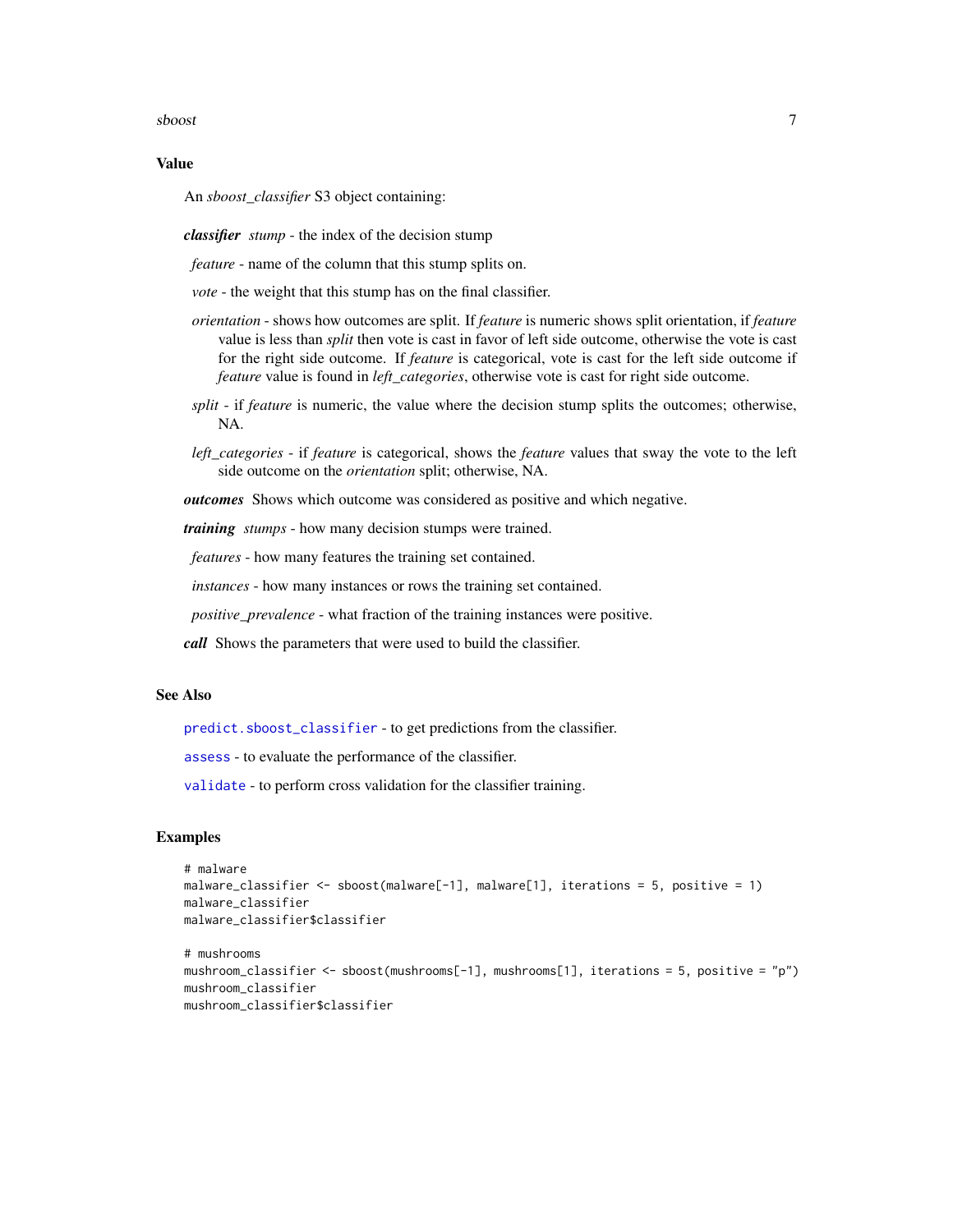<span id="page-7-1"></span><span id="page-7-0"></span>

#### Description

A k-fold cross validation algorithm for sboost.

#### Usage

```
validate(features, outcomes, iterations = 1, k_fold = 6,
 positive = NULL, verbose = FALSE)
```
#### Arguments

| features   | feature set data.frame.                                                                         |
|------------|-------------------------------------------------------------------------------------------------|
| outcomes   | outcomes corresponding to the features.                                                         |
| iterations | number of boosts.                                                                               |
| k fold     | number of cross-validation subsets.                                                             |
| positive   | is the positive outcome to test for; if NULL, the first in alphabetical order will<br>be chosen |
| verbose    | If true, progress bars will be displayed in console.                                            |

#### Value

An *sboost\_validation* S3 object containing:

*performance* Final performance statistics for all stumps.

- *training\_summary\_statistics* Mean and standard deviations for test statistics generated by [assess](#page-1-1) cumulative statistics for each of the training sets.
- *testing\_summary\_statistics* Mean and standard deviations for test statistics generated by [assess](#page-1-1) cumulative statistics for each of the testing sets.
- *training\_statistics* sboost *sboost\_assessment* cumulative statistics objects used to generate training\_statistics.

*testing\_statistics* sboost*sboost\_assessment* cumulative statistics objects used to generate testing\_statistics.

*classifier\_list* sboost *sboost\_classifier* objects created from training sets.

*outcomes* Shows which outcome was considered as positive and which negative.

*k\_fold* number of testing and training sets used in the validation.

*call* Shows the parameters that were used for validation.

#### See Also

[sboost](#page-5-1) documentation.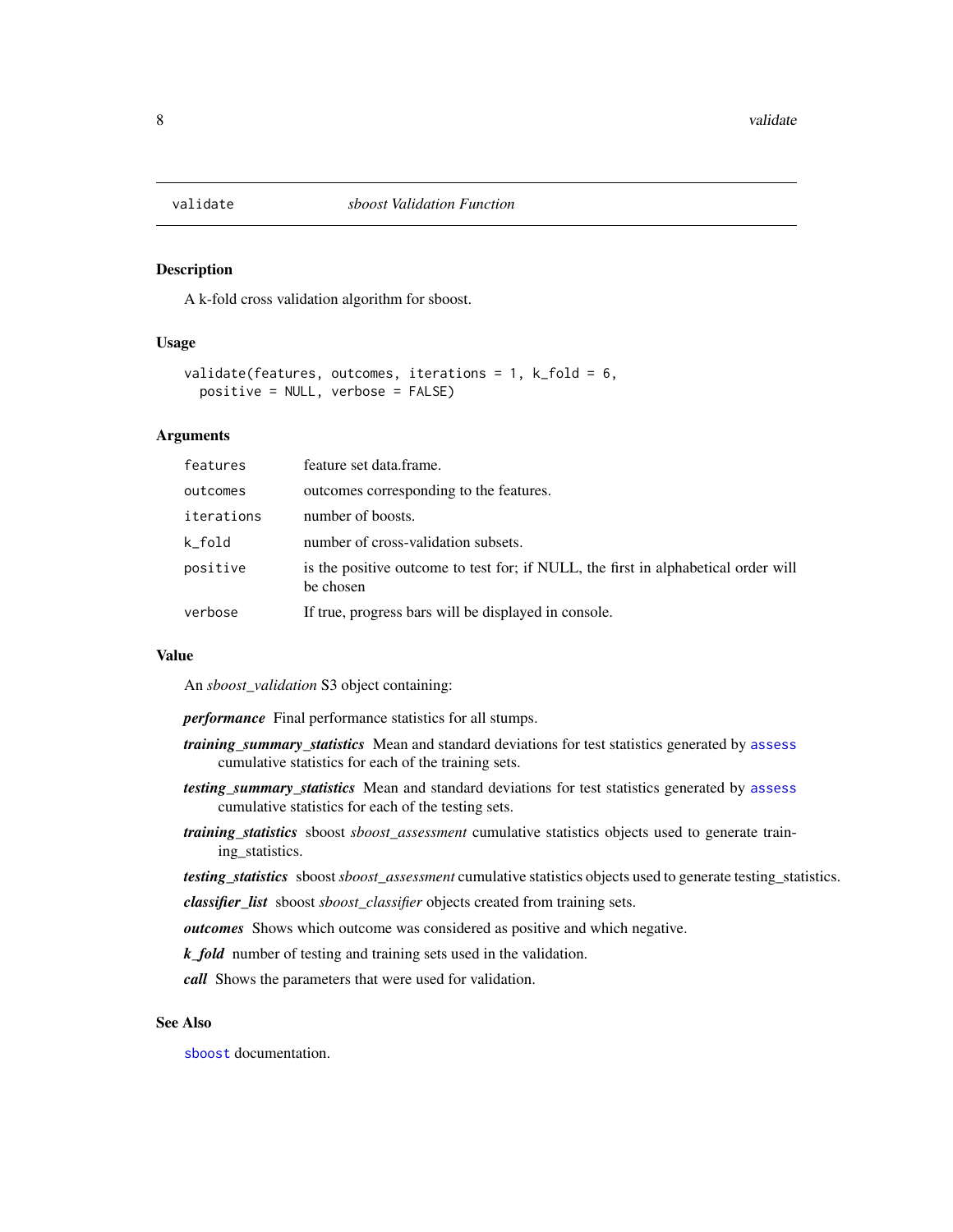#### validate the set of the set of the set of the set of the set of the set of the set of the set of the set of the set of the set of the set of the set of the set of the set of the set of the set of the set of the set of the

#### Examples

```
# malware
validate(malware[-1], malware[1], iterations = 5, k_fold = 3, positive = 1)
# mushrooms
```

```
validate(mushrooms[-1], mushrooms[1], iterations = 5, k_fold = 3, positive = "p")
```